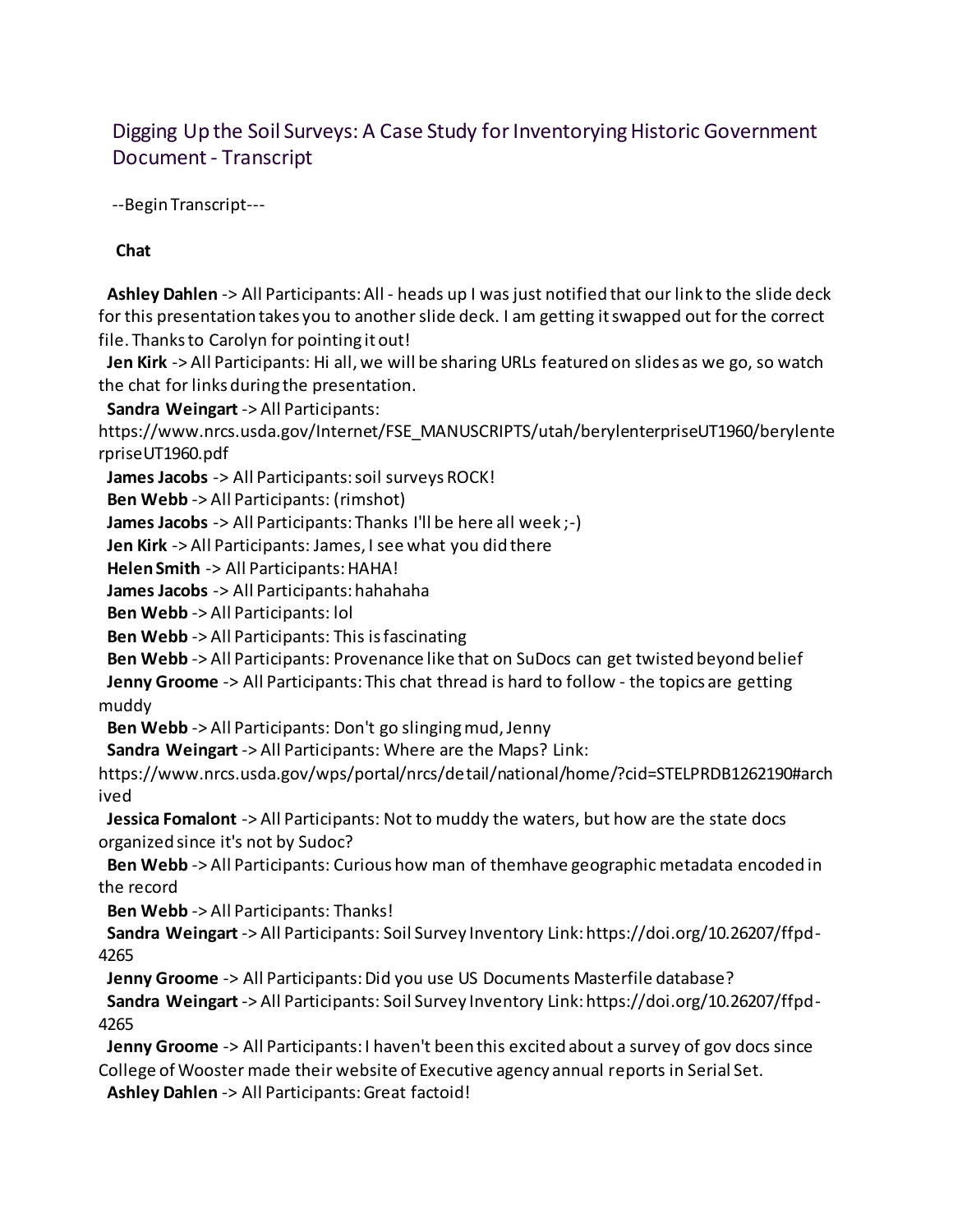**J PL** -> All Participants: How often if at all does a soil survey get an update or even re-done? **Kristina Bobe** -> All Participants: another great factoid - alexandria county became arlington

county

**Jenny Groome** -> All Participants: We need a DLC trivia night

**Jenny Groome** -> All Participants: Can our patrons use this as well?

**Kristina Bobe** -> All Participants: Jenny G: Arlington County = smallest county in the U.S.

**Ben Webb** -> All Participants: This is really great work!

 **Sandra Weingart** -> All Participants: Yes, it is available on Penn State's Institutional Repository. Link is further up in the thread.

**Helen Smith** -> All Participants: Penn State is also a Land Grant :)

**Sandra Weingart** -> All Participants: Libguide Link: https://libguides.usu.edu/soilsurveys

**Sandra Weingart** -> All Participants: Timeline Link: https://bit.ly/3hXpieN

**Sandra Weingart** -> All Participants: Interactive Map Link:

https://www.google.com/maps/d/viewer?mid=1cwYK3ONw-

Tw6x96Q0AryaNXNhC\_WJFDU~38amp;usp=sharing

**Jessica Fomalont** -> All Participants: Thanks, re organizing state pubs.

**Ben Webb** -> All Participants: Thank you

 **Jenny Groome** -> All Participants: @Jessica - GODORT has some resources on state doc organization

 **susanne caro** -> All Participants: Have you considered how libraries keep there lists updated? If your collection is open, things can go missing. Had this situation a few weeks ago.- also how are people storing their collections? We have ours folded and shelved.

**Jenny Groome** -> All Participants: Can patrons use as part of their business?

**Liza Weisbrod** -> All Participants: How did you make the timeline?

 **Eleanor Mullens**-> All Participants: Do you have information on where to find this same sort of information online nowadays?

**Leslie Delserone** -> All Participants: Excellent work - thank you!

**Helen Smith** -> All Participants: thanks Leslie :)

**Jim Gillispie** -> All Participants: Nice work on the timeline!

**Helen Smith** -> All Participants: The Web Soil Survey is available here:

https://websoilsurvey.sc.egov.usda.gov/App/HomePage.htm for current soil information

**Jenny Groome** -> All Participants: this is great

**Jen Kirk** -> All Participants:

https://www.nrcs.usda.gov/wps/portal/nrcs/soilsurvey/soils/survey/state/

 **Laurie Fortier** -> All Participants: How long did it take to complete the entire state by state inventory? weeks, years???

**Laurie Fortier** -> All Participants: yes

**Sandra Weingart** -> All Participants: Web App at UC Davis:

https://casoilresource.lawr.ucdavis.edu/soilweb-apps/

James Jacobs -> All Participants: great work y'all! I haven't had much call for soil surveys in my work, so you've contextualized this area very well. I've bookmarked some sites for future reference!

**Gwen Sinclair** -> All Participants: Super presentation!

Kate Tallman -> All Participants: This is great! If you decide to do an inventory like this again,